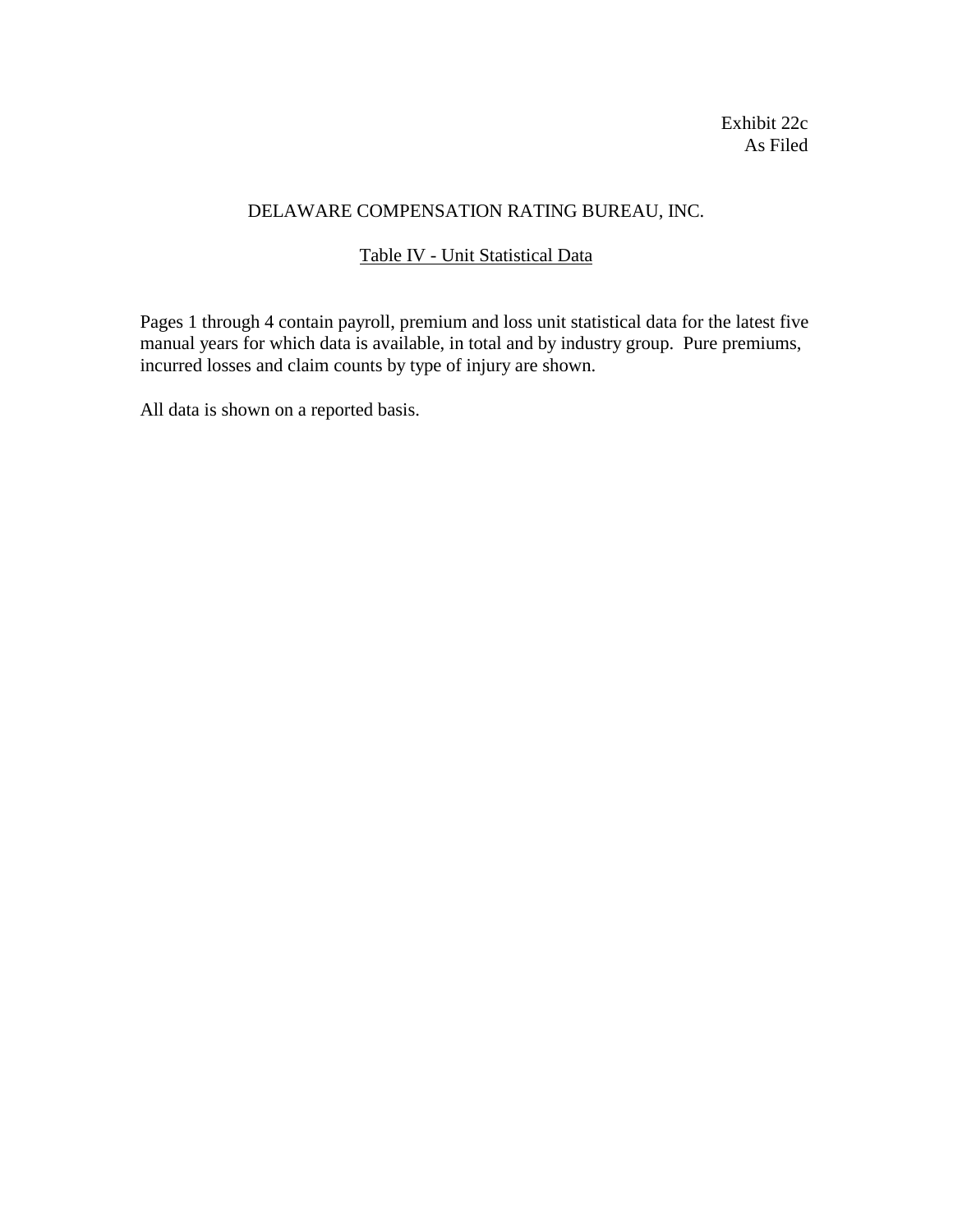### TABLE IV

## TOTAL EXPERIENCE - ALL INDUSTRIES

|      |            |             |             | PAYROLLS, PREMIUMS AND LOSSES BY MANUAL YEARS - AS REPORTED |             |           |             |               |            |      |             |                        |      |
|------|------------|-------------|-------------|-------------------------------------------------------------|-------------|-----------|-------------|---------------|------------|------|-------------|------------------------|------|
|      |            | EARNED      | EARNED      |                                                             |             |           | LOSS RATIOS | PURE PREMIUMS |            |      |             |                        |      |
|      | STANDARD   |             | STANDARD    | INCURRED                                                    | AVE.        | INCL.     | EXCL.       | ALL DEATH     |            |      |             | MAJOR MINOR TEMP. MED. |      |
|      |            | PREMIUM     | PREMIUM     | LOSSES                                                      | <b>RATE</b> | EXP.CON   | EXP.CON     |               | $&$ $P.T.$ |      | PERM. PERM. |                        |      |
| MAN  | PAYROLL    | INCLUDING   | EXCLUDING   | UNMODIFIED                                                  | (4)/(2)     | (5) / (3) | (5) / (4)   |               |            |      |             |                        |      |
| YEAR | IN THOUS   | EXP. CON.   | EXP. CON.   |                                                             |             |           |             |               |            |      |             |                        |      |
| (1)  | (2)        | 3)          | (4)         | (5)                                                         | (6)         | (7)       | (8)         | (9)           | (10)       | (11) | (12)        | 13)                    | (14) |
| 1998 | 7,667,378  | 158,633,074 | 156,918,399 | 82,896,425                                                  | 2.05        | .523      | .528        | 1.08          | .05        | .23  | .07         | .15                    | .58  |
| 1999 | 7,998,326  | 145,903,582 | 144,088,243 | 95,521,126                                                  | 1.80        | .655      | .663        | 1.19          | .03        | .28  | .08         | .17                    | .64  |
| 2000 | 8,535,963  | 158,283,532 | 156,337,366 | 106,895,824                                                 | 1.83        | .675      | .684        | 1.25          | .02        | .31  | .08         | .18                    | .65  |
| 2001 | 9,262,251  | 167,965,680 | 165,851,393 | 97, 473, 499                                                | 1.79        | .580      | .588        | 1.05          | .03        | .20  | .08         | .16                    | .57  |
| 2002 | 9,377,334  | 193,064,340 | 190,698,026 | 90,181,943                                                  | 2.03        | .467      | .473        | .96           | .03        | .07  | .08         | .15                    | .62  |
| ALL  | 42,841,252 | 823,850,208 | 813,893,427 | 472,968,817                                                 | 1.90        | .574      | .581        | 1.10          | .03        | .21  | .08         | .16                    | .61  |

## INCURRED LOSSES AS REPORTED BY KIND OF INJURY DEATH PERM. TOTAL MAJOR PERM. MINOR PERM. TEMP. COMP. MEDICAL MAN ALL ALL INDEMNITY YEAR LOSSES NO. & FUNERAL NO. COMP. NO. COMP. NO. COMP. NO. COMP. (1) (2) (3) (4) (5) (6) (7) (8) (9) (10) (11) (12) (13) 1998 82,896,425 4 1,427,492 6 2,108,264 162 17,530,693 420 5,708,215 2,870 11,479,258 44,642,503 1999 95,521,126 6 391,990 6 1,713,082 185 22,358,022 470 6,304,449 2,853 13,646,669 51,106,914 2000 106,895,824 2 797,136 3 935,319 241 26,784,930 485 7,134,386 2,854 15,760,759 55,483,294 2001 97,473,499 6 1,872,521 2 941,614 180 18,741,630 447 7,671,808 2,612 15,185,197 53,060,729 2002 90,181,943 5 1,245,623 3 1,803,580 76 6,601,504 471 7,867,444 2,630 14,217,106 58,446,686 ALL 472,968,817 23 5,734,762 20 7,501,859 844 92,016,779 2,293 34,686,302 13,819 70,288,989 262,740,126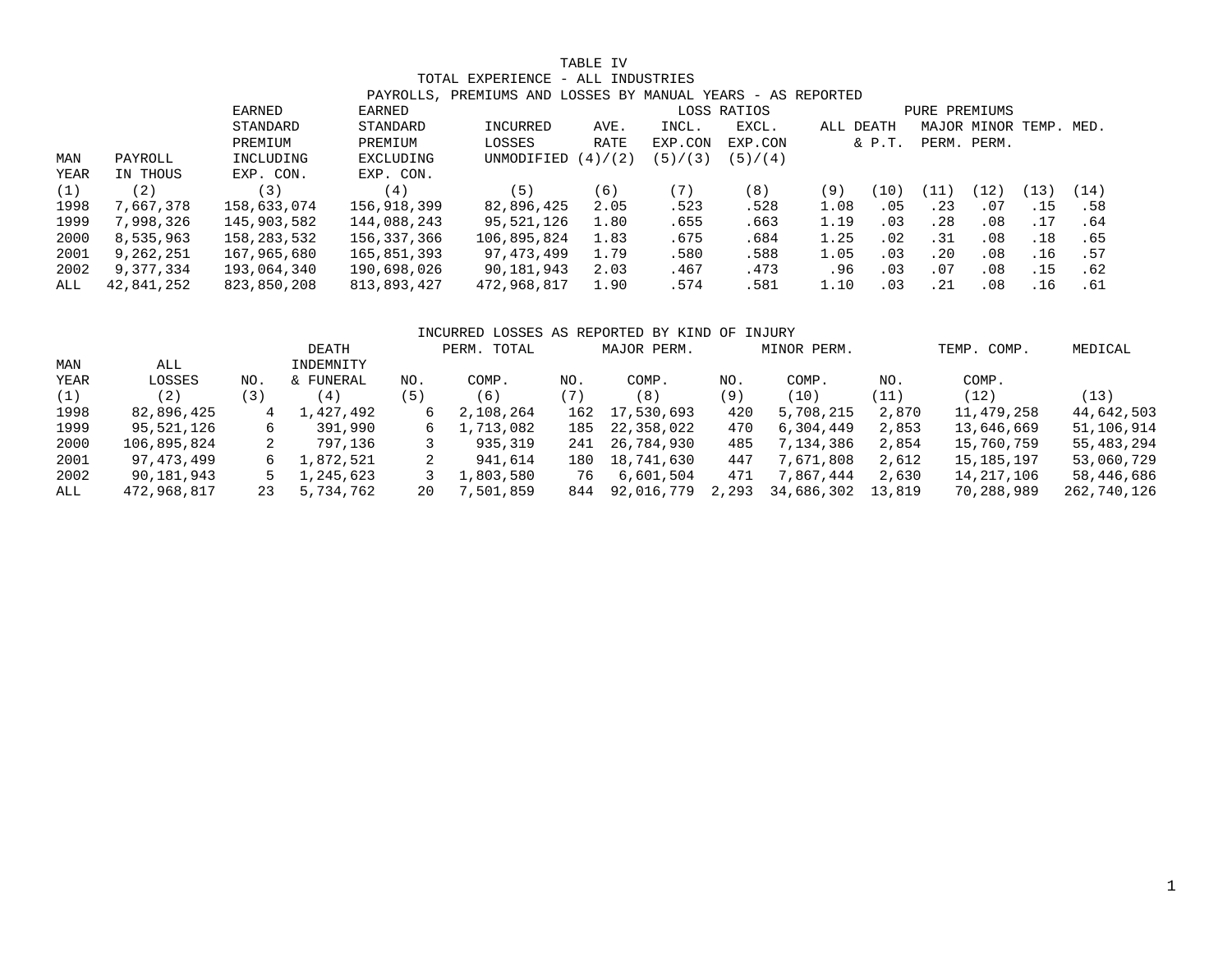## TABLE IV - A

#### TOTAL EXPERIENCE - MANUFACTURE AND UTILITIES PAYROLLS, PREMIUMS AND LOSSES BY MANUAL YEARS - AS REPORTED

|      |           |             |               | PAIROLLS, PREMIUMS AND LOSSES BI MANUAL IEARS - AS REPORIED |           |           |           |           |               |               |                        |                  |                  |
|------|-----------|-------------|---------------|-------------------------------------------------------------|-----------|-----------|-----------|-----------|---------------|---------------|------------------------|------------------|------------------|
|      |           | EARNED      | <b>EARNED</b> |                                                             |           |           |           |           | PURE PREMIUMS |               |                        |                  |                  |
|      |           | STANDARD    | STANDARD      | INCURRED                                                    | AVE.      | INCL.     | EXCL.     | ALL DEATH |               |               | MAJOR MINOR TEMP. MED. |                  |                  |
|      |           | PREMIUM     | PREMIUM       | LOSSES                                                      | RATE      | EXP.CON   | EXP.CON   |           | $&$ $P.T.$    |               | PERM. PERM.            |                  |                  |
| MAN  | PAYROLL   | INCLUDING   | EXCLUDING     | UNMODIFIED                                                  | (2)<br>4) | (5) / (3) | (5) / (4) |           |               |               |                        |                  |                  |
| YEAR | IN THOUS  | EXP. CON.   | EXP. CON.     |                                                             |           |           |           |           |               |               |                        |                  |                  |
| (1)  | '2)       | (3)         | (4)           | (5)                                                         | (6)       | (7)       | (8)       | (9)       | (10)          | $^{\prime}11$ | (12)                   | 13)              | (14)             |
| 1998 | 727,845   | 27,997,397  | 27,921,254    | 15,314,192                                                  | 3.84      | .547      | .548      | 2.10      | .15           | .43           | .19                    |                  | $.21 \quad 1.12$ |
| 1999 | 671,743   | 25,316,193  | 25,238,409    | 21,245,088                                                  | 3.76      | .839      | .842      | 3.16      | .19           | .76           | .23                    | .30 <sub>1</sub> | 1.68             |
| 2000 | 672,400   | 25,649,574  | 25,570,224    | 16,025,245                                                  | 3.80      | .625      | .627      | 2.38      | .15           | .68           | .20                    |                  | $.22$ $1.15$     |
| 2001 | 778,488   | 28,596,034  | 28,508,728    | 13,749,945                                                  | 3.66      | .481      | .482      | 1.77      | .03           | .31           | .16                    | . 21             | 1.06             |
| 2002 | 724,636   | 31,930,177  | 31,840,304    | 9,311,875                                                   | 4.39      | .292      | .292      | 1.29      | .00           | .06           | .12                    | .22              | .88              |
| ALL  | 3,575,112 | 139,489,375 | 139,078,919   | 75,646,345                                                  | 3.89      | .542      | .544      | 2.12      | .10           | .44           | .18                    | . 23             | 1.17             |

|              |     | DEATH     |     |           |             |           |                           |           |                                                              | COMP.<br>TEMP. | MEDICAL    |
|--------------|-----|-----------|-----|-----------|-------------|-----------|---------------------------|-----------|--------------------------------------------------------------|----------------|------------|
| ALL          |     | INDEMNITY |     |           |             |           |                           |           |                                                              |                |            |
| LOSSES       | NO. | & FUNERAL | NO. | COMP.     | NO.         | COMP.     | NO.                       | COMP.     | NO.                                                          | COMP.          |            |
| (2)          | (3) | (4)       | (5) | (6)       | (7)         | (8)       | (9)                       | (10)      | (11)                                                         | (12)           | (13)       |
| 15, 314, 192 | 1   | 867,650   |     | 258,993   | 36          | 3,111,879 | 96                        | 1,364,385 | 373                                                          | 1,531,153      | 8,180,132  |
| 21,245,088   |     |           |     | 1,291,938 | 39          | 5,118,070 | 102                       | 1,518,776 | 434                                                          | 2,011,882      | 11,304,422 |
| 16,025,245   |     | 587,981   |     | 387,095   | 44          | 4,560,609 | 93                        | 1,316,028 | 328                                                          | 1,466,454      | 7,707,078  |
| 13,749,945   | 1   | 196,121   |     |           | 25          | 2,381,653 | 69                        | 1,261,147 | 302                                                          | 1,631,458      | 8,279,566  |
| 9,311,875    |     |           |     |           |             | 467,432   | 56                        | 891,605   | 265                                                          | 1,565,674      | 6,387,164  |
| 75,646,345   |     | 1,651,752 |     | 1,938,026 | 150         |           | 416                       | 6,351,941 | 1,702                                                        | 8,206,621      | 41,858,362 |
|              |     |           |     |           | PERM. TOTAL |           | MAJOR PERM.<br>15,639,643 |           | INCURRED LOSSES AS REPORTED BY KIND OF INJURY<br>MINOR PERM. |                |            |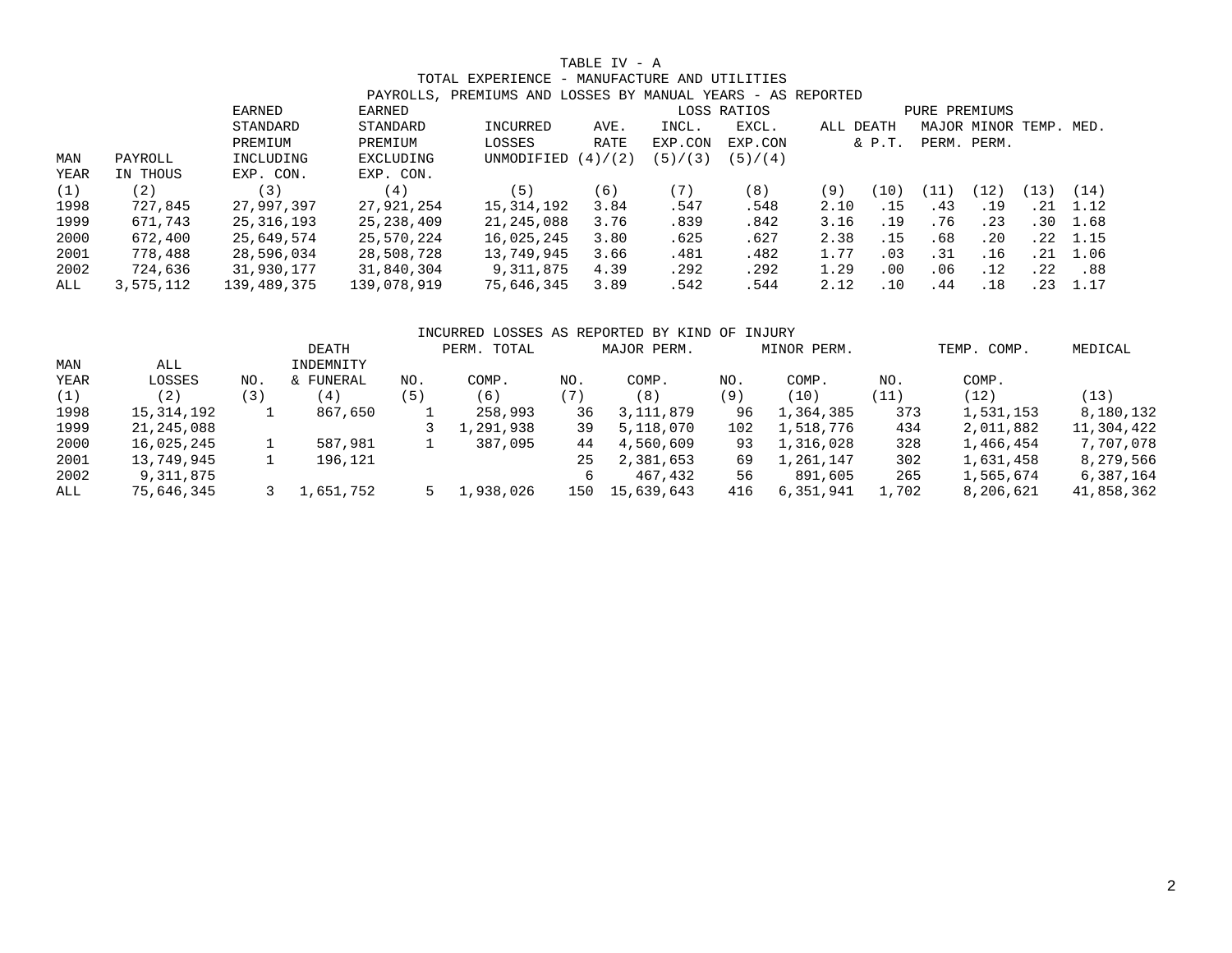## TABLE IV - B

#### TOTAL EXPERIENCE - CONTRACTING AND QUARRYING PAYROLLS, PREMIUMS AND LOSSES BY MANUAL YEARS - AS REPORTED

|             |           |             |              | PAIRULLS, PREMIUMS AND LUSSES BI MANUAL IEARS - AS REPURIED |             |             |               |           |            |      |                        |     |              |
|-------------|-----------|-------------|--------------|-------------------------------------------------------------|-------------|-------------|---------------|-----------|------------|------|------------------------|-----|--------------|
|             |           | EARNED      | EARNED       |                                                             |             | LOSS RATIOS | PURE PREMIUMS |           |            |      |                        |     |              |
|             |           | STANDARD    | STANDARD     | INCURRED                                                    | AVE.        | INCL.       | EXCL.         | ALL DEATH |            |      | MAJOR MINOR TEMP. MED. |     |              |
|             |           | PREMIUM     | PREMIUM      | LOSSES                                                      | RATE        | EXP.CON     | EXP.CON       |           | $&$ $P.T.$ |      | PERM. PERM.            |     |              |
| MAN         | PAYROLL   | INCLUDING   | EXCLUDING    | UNMODIFIED                                                  | /(2)<br>(4) | (5) / (3)   | (5) / (4)     |           |            |      |                        |     |              |
| <b>YEAR</b> | IN THOUS  | EXP. CON.   | EXP. CON.    |                                                             |             |             |               |           |            |      |                        |     |              |
| (1)         | 〔2〕       | 3)          | 4)           | (5)                                                         | (6)         | (7)         | (8)           | (9)       | (10)       | (11) | (12)                   | 13) | (14)         |
| 1998        | 565,120   | 34,714,378  | 34, 421, 231 | 19,422,325                                                  | 6.09        | .559        | .564          | 3.44      | .19        | .97  | .16                    |     | .43 1.69     |
| 1999        | 611,418   | 32,532,687  | 32,206,439   | 20,082,447                                                  | 5.27        | .617        | .624          | 3.28      | .00        | .97  | .20                    |     | .45 1.66     |
| 2000        | 645,911   | 34,280,728  | 33,930,348   | 25,427,163                                                  | 5.25        | .742        | .749          | 3.94      | .10        | 1.45 | .11                    |     | .45 1.82     |
| 2001        | 663,044   | 35,579,033  | 35, 194, 399 | 23,497,919                                                  | 5.31        | .660        | .668          | 3.54      | .15        | .96  | .23                    | .50 | 1.71         |
| 2002        | 616,063   | 37,947,245  | 37,531,608   | 28,145,477                                                  | 6.09        | .742        | .750          | 4.57      | .30        | .33  | .23                    |     | $.54$ $3.16$ |
| ALL         | 3,101,556 | 175,054,071 | 173,284,025  | 116,575,331                                                 | 5.59        | .666        | .673          | 3.76      | .15        | .94  | .19                    |     | $.48$ 2.01   |

## INCURRED LOSSES AS REPORTED BY KIND OF INJURY DEATH PERM. TOTAL MAJOR PERM. MINOR PERM. TEMP. COMP. MEDICAL MAN ALL **INDEMNITY** YEAR LOSSES NO. & FUNERAL NO. COMP. NO. COMP. NO. COMP. NO. COMP. (1) (2) (3) (4) (5) (6) (7) (8) (9) (10) (11) (12) (13) 1998 19,422,325 3 1,068,506 47 5,466,888 60 891,386 495 2,433,310 9,562,235

| 1999 | 20,082,447  | 20,405    | 500       | 44 | 5,930,633        | 88  | 1,215,463    | 471   | 2,761,679  | 10,153,767 |
|------|-------------|-----------|-----------|----|------------------|-----|--------------|-------|------------|------------|
| 2000 | 25,427,163  | 209,155   | 436,400   | 72 | 9,360,622        | 58  | 714.302      | 488   | 2,936,671  | 11,770,013 |
| 2001 | 23,497,919  | 438,258   | 545,647   | 53 | 6,339,820        |     | 76 1,533,730 | 483   | 3,294,138  | 11,346,326 |
| 2002 | 28,145,477  | 948,736   | 915,383   | 21 | 2,016,537        | 73  | 1,421,160    | 453   | 3,352,296  | 19,491,365 |
| ALL  | 116,575,331 | 1,616,554 | 2,966,436 |    | 237 29, 114, 500 | 355 | 5,776,041    | 2,390 | 14,778,094 | 62,323,706 |